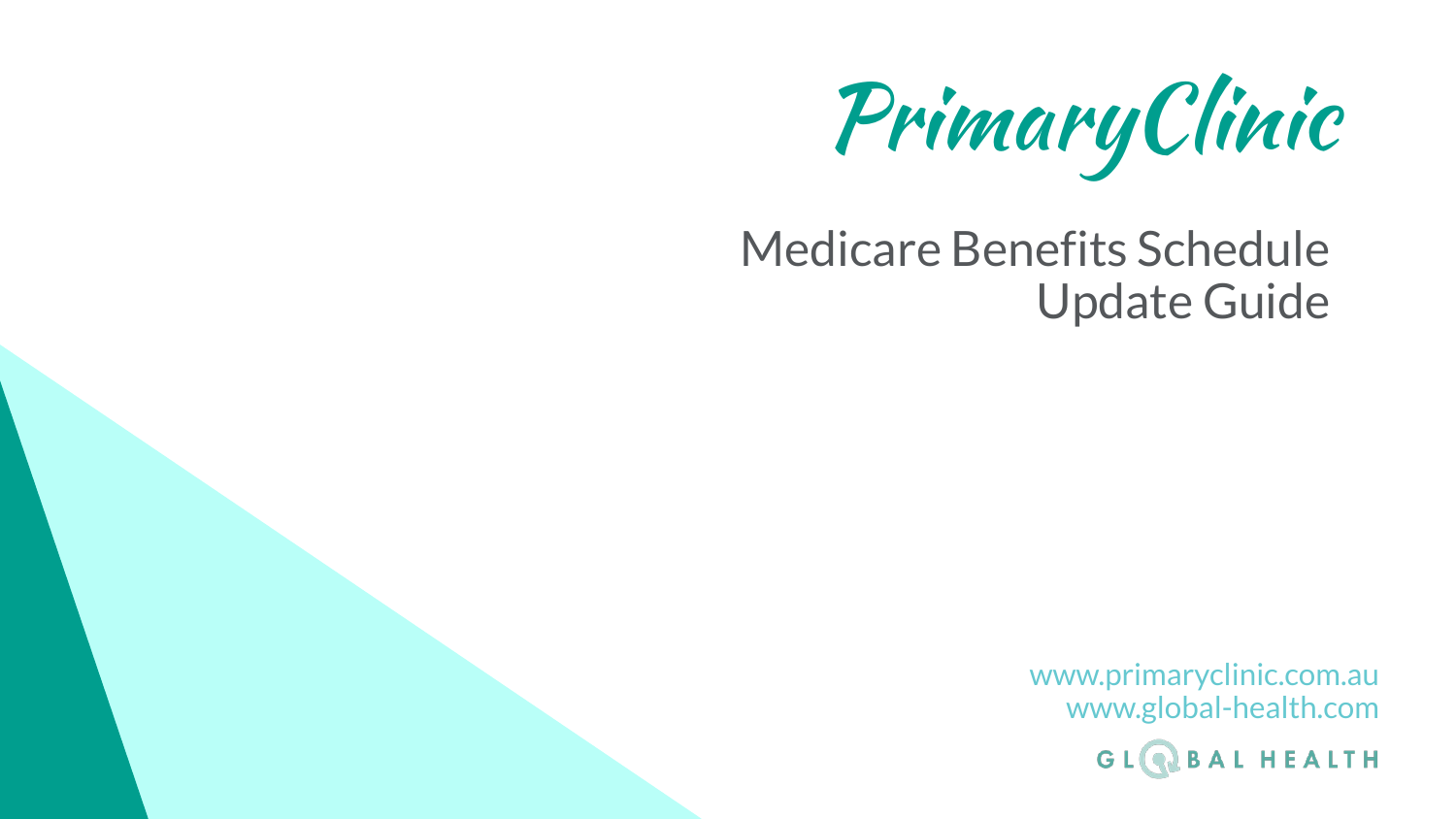# Apply the Medicare Benefits Schedule Fee Updates

Medicare regularly sends out MBS updates which may include new items or fees.

*This is then translated to a format that you can load into PrimaryClinic to apply the changes.*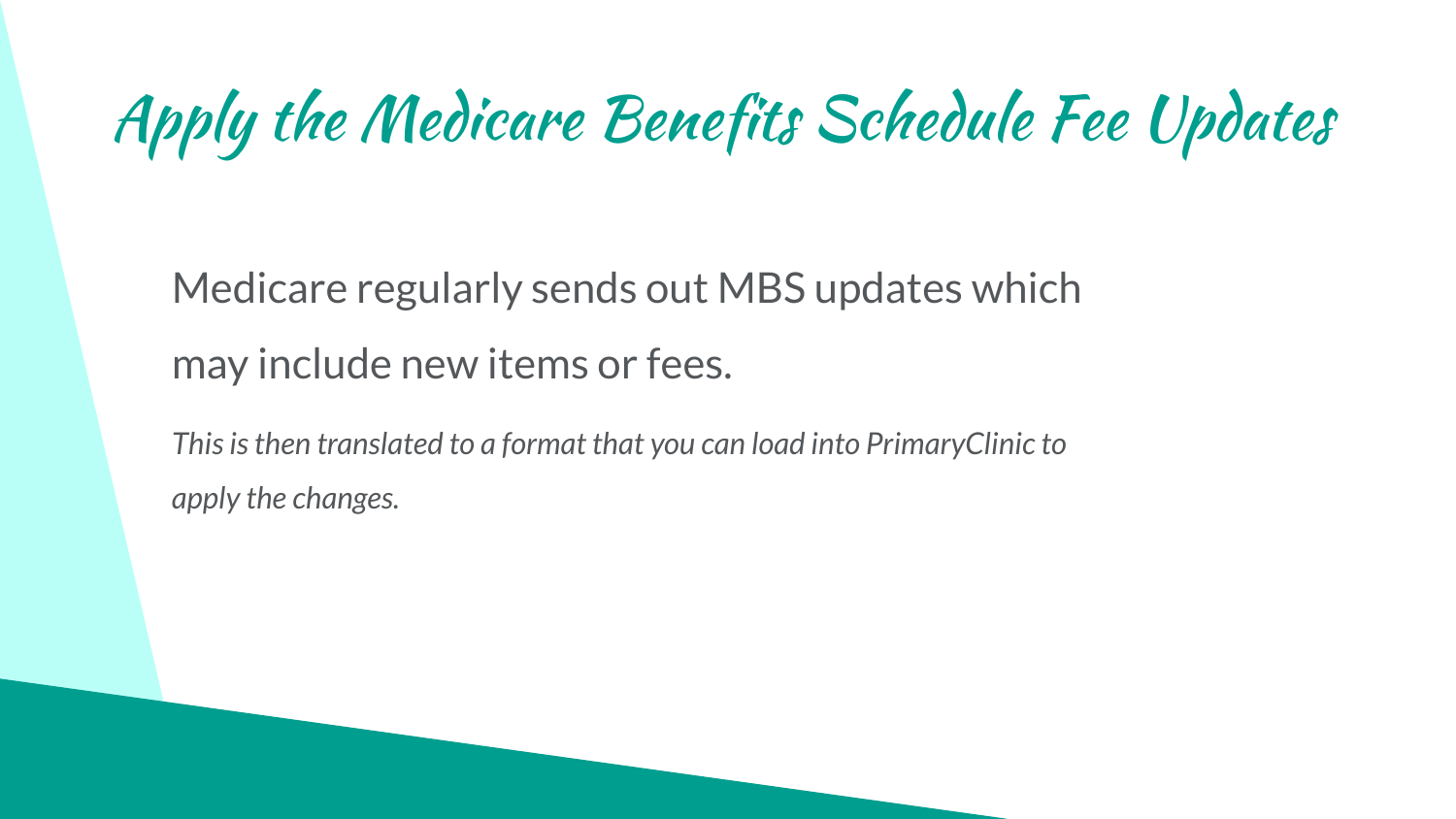Fee Updates in PrimaryClinic

Login to PrimaryClinic Practice as **Admin** from any computer.

Go to **Setup** -> **Fee Schedules** -> **Fee Schedule Setting**

In the **Fee Schedules** screen, click the **Import & Update Fee** button on the bottom right.

Select the state you're in then click on **Load Fee Schedules** to import fee from website. *This process may take a few minutes.* 

| Import & Update Fee Schedules                                                                                                                           |                    |          |              |                           |                                    |                   |   |  |
|---------------------------------------------------------------------------------------------------------------------------------------------------------|--------------------|----------|--------------|---------------------------|------------------------------------|-------------------|---|--|
| Source<br>Import from Global-Health website<br>Check for Updates<br>State<br>VIC<br>٧<br>Import from the existing zip file<br>Load Fee Schedules<br>$-$ |                    |          |              |                           |                                    |                   |   |  |
| New<br>Existing<br>Different from existing schedule<br>Available Fee Schedules                                                                          |                    |          |              |                           |                                    |                   |   |  |
| Code                                                                                                                                                    | <b>Description</b> | FeeTable | IsHealthFund | BillingParticipantFieldId | <b>BillingParticipantFieldName</b> | <b>IsSelected</b> | ▣ |  |
|                                                                                                                                                         |                    |          |              |                           |                                    |                   |   |  |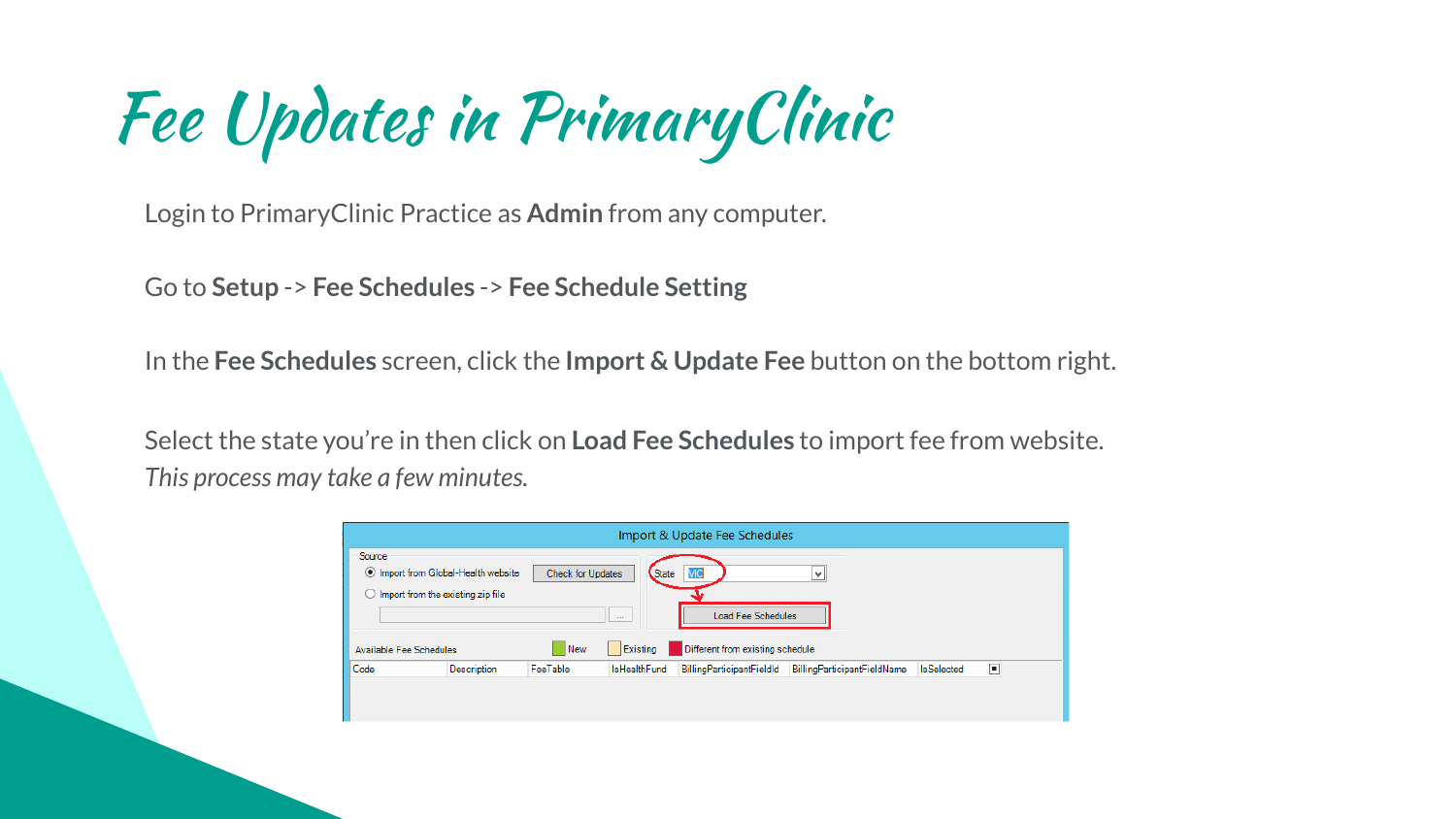Fee Updates in PrimaryClinic

When the fee schedules are loaded, select the ones you want to update by ticking the box under the column "**Is Selected**"

|                                                                         | Import & Update Fee Schedules                                                                                                                                                            |                           |                |                         |                                  |                                    |                         |              |  |
|-------------------------------------------------------------------------|------------------------------------------------------------------------------------------------------------------------------------------------------------------------------------------|---------------------------|----------------|-------------------------|----------------------------------|------------------------------------|-------------------------|--------------|--|
|                                                                         | Source<br>Import from Global-Health website<br><b>VIC</b><br>Check for Updates<br><b>State</b><br>$\vee$<br>$\bigcirc$ Import from the existing zip file<br>Load Fee Schedules<br>$\sim$ |                           |                |                         |                                  |                                    |                         |              |  |
|                                                                         | Existing<br>Different from existing schedule<br>New<br>Available Fee Schedules                                                                                                           |                           |                |                         |                                  |                                    |                         |              |  |
| Code                                                                    |                                                                                                                                                                                          | <b>Description</b>        | FeeTable       | <b>IsHealthFund</b>     | <b>BillingParticipantFieldId</b> | <b>BillingParticipantFieldName</b> | <b>IsSelected</b><br>п  |              |  |
| ьI                                                                      | <b>BBGP</b>                                                                                                                                                                              | Medicare Rebate           |                |                         |                                  |                                    | $\overline{\mathbf{v}}$ |              |  |
|                                                                         | <b>BBO</b>                                                                                                                                                                               | Out-patient Medic         |                |                         |                                  |                                    | $\overline{\mathbf{v}}$ |              |  |
|                                                                         | <b>BBI</b>                                                                                                                                                                               | In-patient Medica         |                |                         |                                  |                                    | $\overline{\mathbf{v}}$ |              |  |
|                                                                         | <b>MBS100</b>                                                                                                                                                                            | <b>MBS100</b>             |                |                         |                                  |                                    | $\overline{\mathbf{v}}$ |              |  |
|                                                                         | <b>AHSAVIC</b>                                                                                                                                                                           | Australian Health         |                | $\overline{\mathbf{v}}$ |                                  |                                    | $\overline{\mathbf{v}}$ |              |  |
|                                                                         | <b>ACAVIC</b>                                                                                                                                                                            | <b>ACA Health Bene</b>    | AHSAVIC        | $\overline{\mathbf{v}}$ | <b>ACA</b>                       | <b>ACA Health Benefits Fund</b>    |                         |              |  |
|                                                                         | <b>AMAVIC</b>                                                                                                                                                                            | The Doctors' Heal AHSAVIC |                | $\overline{\mathbf{v}}$ | AMA                              | The Doctors' Health Fund Li        |                         |              |  |
|                                                                         | <b>AUHVIC</b>                                                                                                                                                                            | Australian Unity          | <b>AHSAVIC</b> | $\overline{\mathbf{v}}$ | <b>AUH</b>                       | <b>Australian Unity</b>            |                         | $\checkmark$ |  |
| 2.7.7.7.7<br>$- - -$<br>Update the item description<br>Update new items |                                                                                                                                                                                          |                           |                |                         |                                  |                                    |                         |              |  |
|                                                                         |                                                                                                                                                                                          |                           |                |                         |                                  |                                    | Update                  | Close        |  |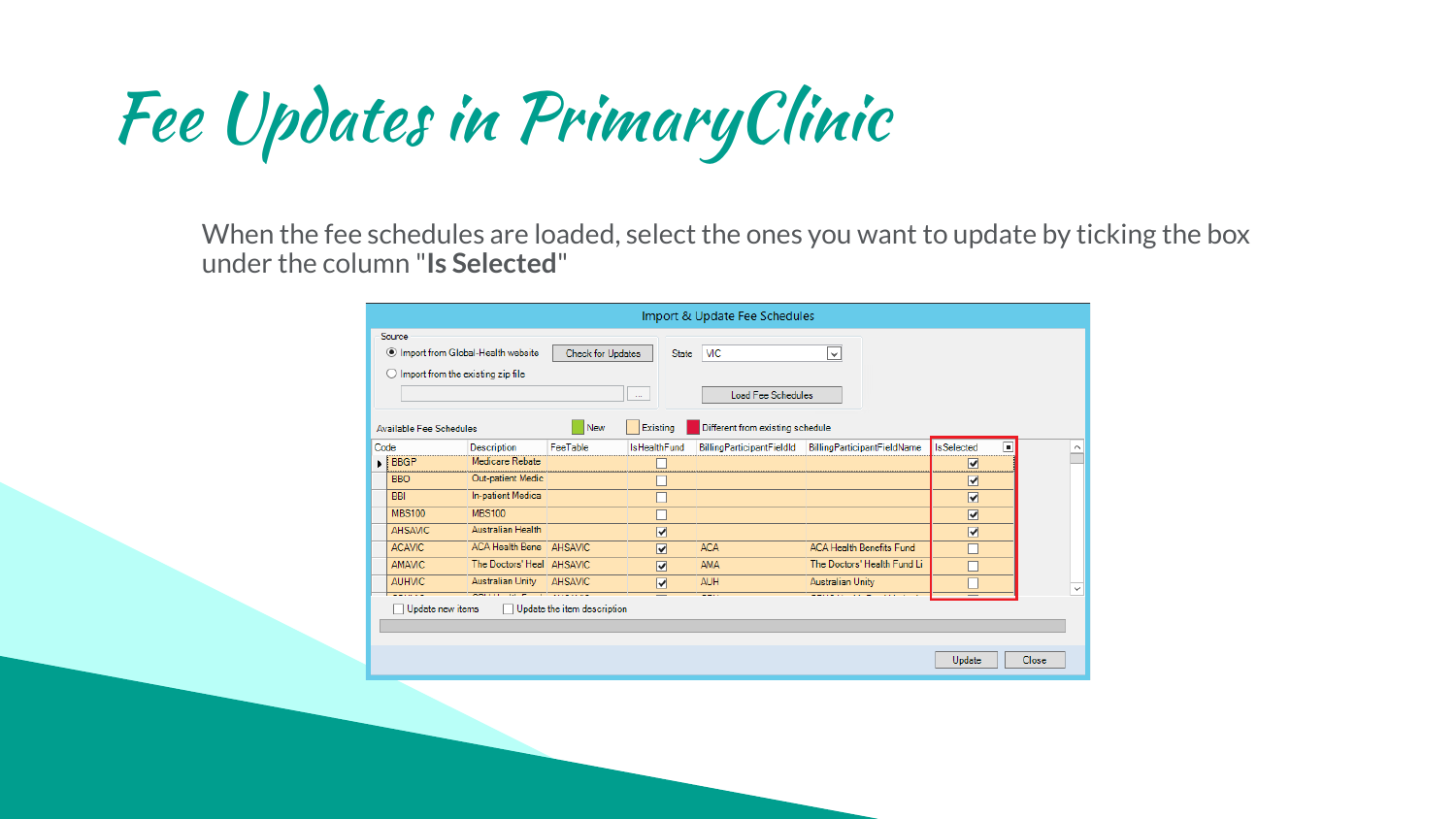Fee Updates in PrimaryClinic

To add new items that currently don't exist in the database, tick the box **Update new items.**

Click the **Update** button to start the update process .

*(this will take a few minutes depending on the number of records selected)*

|      | Import & Update Fee Schedules                                                                                                                                                        |                           |                |                         |                                  |                                    |                         |       |  |
|------|--------------------------------------------------------------------------------------------------------------------------------------------------------------------------------------|---------------------------|----------------|-------------------------|----------------------------------|------------------------------------|-------------------------|-------|--|
|      | Source<br>Import from Global-Health website<br><b>VIC</b><br>Check for Updates<br><b>State</b><br>٧l<br>$\bigcirc$ Import from the existing zip file<br>Load Fee Schedules<br>$\sim$ |                           |                |                         |                                  |                                    |                         |       |  |
|      | Existing<br>Different from existing schedule<br>New<br>Available Fee Schedules                                                                                                       |                           |                |                         |                                  |                                    |                         |       |  |
| Code |                                                                                                                                                                                      | <b>Description</b>        | FeeTable       | <b>IsHealthFund</b>     | <b>BillingParticipantFieldId</b> | <b>BillingParticipantFieldName</b> | ▫<br><b>IsSelected</b>  |       |  |
|      | $\blacktriangleright$ $\Box$ BBGP                                                                                                                                                    | Medicare Rebate           |                |                         |                                  |                                    | $\overline{\mathbf{v}}$ |       |  |
|      | <b>BBO</b>                                                                                                                                                                           | Out-patient Medic         |                |                         |                                  |                                    | $\overline{\mathbf{v}}$ |       |  |
|      | <b>BBI</b>                                                                                                                                                                           | In-patient Medica         |                |                         |                                  |                                    | $\overline{\mathbf{v}}$ |       |  |
|      | <b>MBS100</b>                                                                                                                                                                        | <b>MRS100</b>             |                | Г                       |                                  |                                    | $\overline{\mathbf{v}}$ |       |  |
|      | <b>AHSAVIC</b>                                                                                                                                                                       | <b>Australian Health</b>  |                | $\overline{\mathbf{v}}$ |                                  |                                    | $\overline{\mathbf{v}}$ |       |  |
|      | <b>ACAVIC</b>                                                                                                                                                                        | ACA Health Bene   AHSAVIC |                | $\overline{\mathbf{v}}$ | <b>ACA</b>                       | <b>ACA Health Benefits Fund</b>    |                         |       |  |
|      | <b>AMAVIC</b>                                                                                                                                                                        | The Doctors' Heal AHSAVIC |                | $\overline{\mathbf{v}}$ | <b>AMA</b>                       | The Doctors' Health Fund Li        |                         |       |  |
|      | <b>AUHVIC</b>                                                                                                                                                                        | Australian Unity          | <b>AHSAVIC</b> | $\overline{\mathbf{v}}$ | <b>AUH</b>                       | Australian Unity                   |                         |       |  |
|      | $n + 1$<br>$\overline{1}$<br>----<br>Update the item description<br>Update new items                                                                                                 |                           |                |                         |                                  |                                    |                         |       |  |
|      |                                                                                                                                                                                      |                           |                |                         |                                  |                                    | Update                  | Close |  |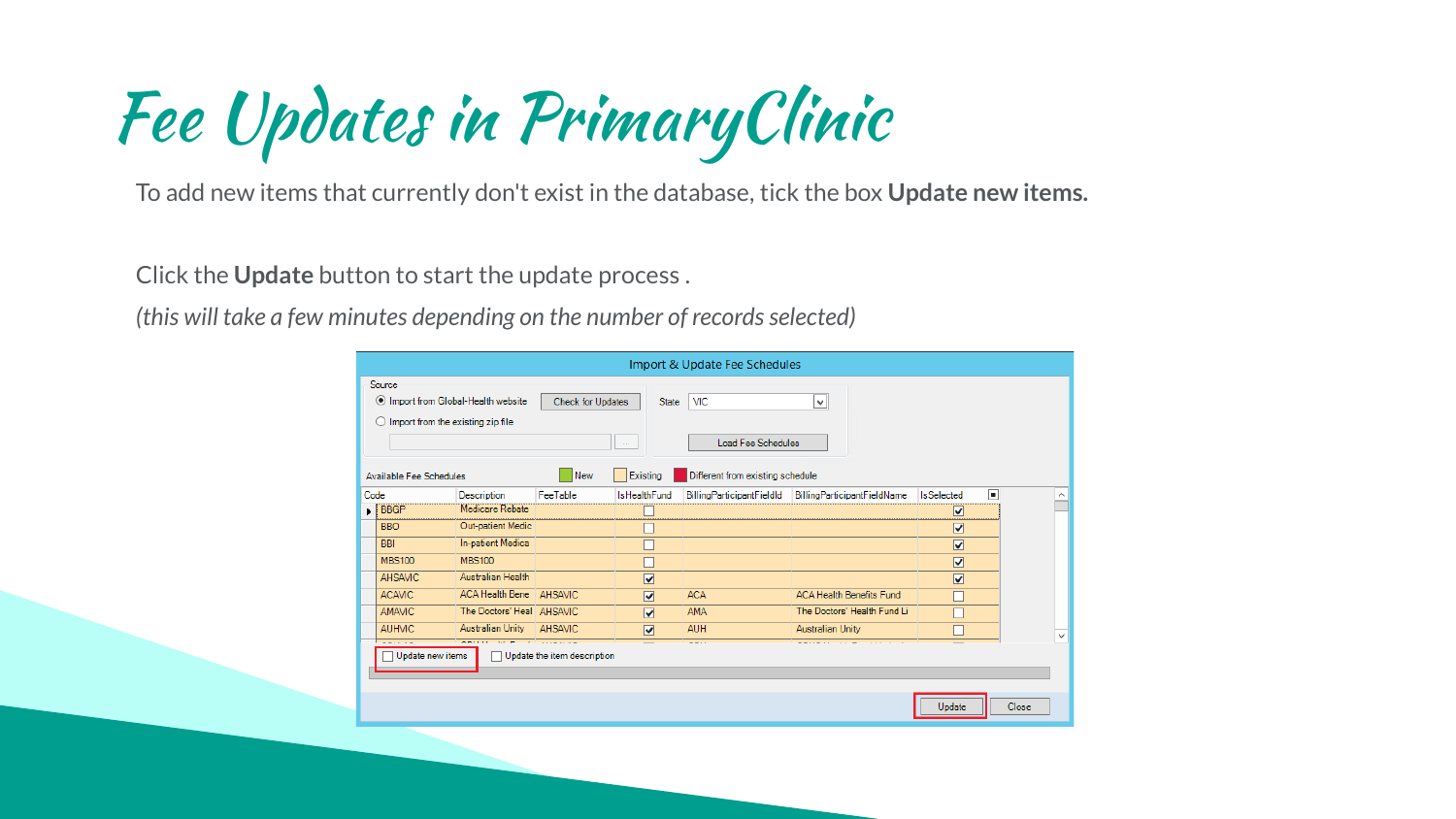Fee Updates in PrimaryClinic

A prompt will be shown on screen when the update is complete.

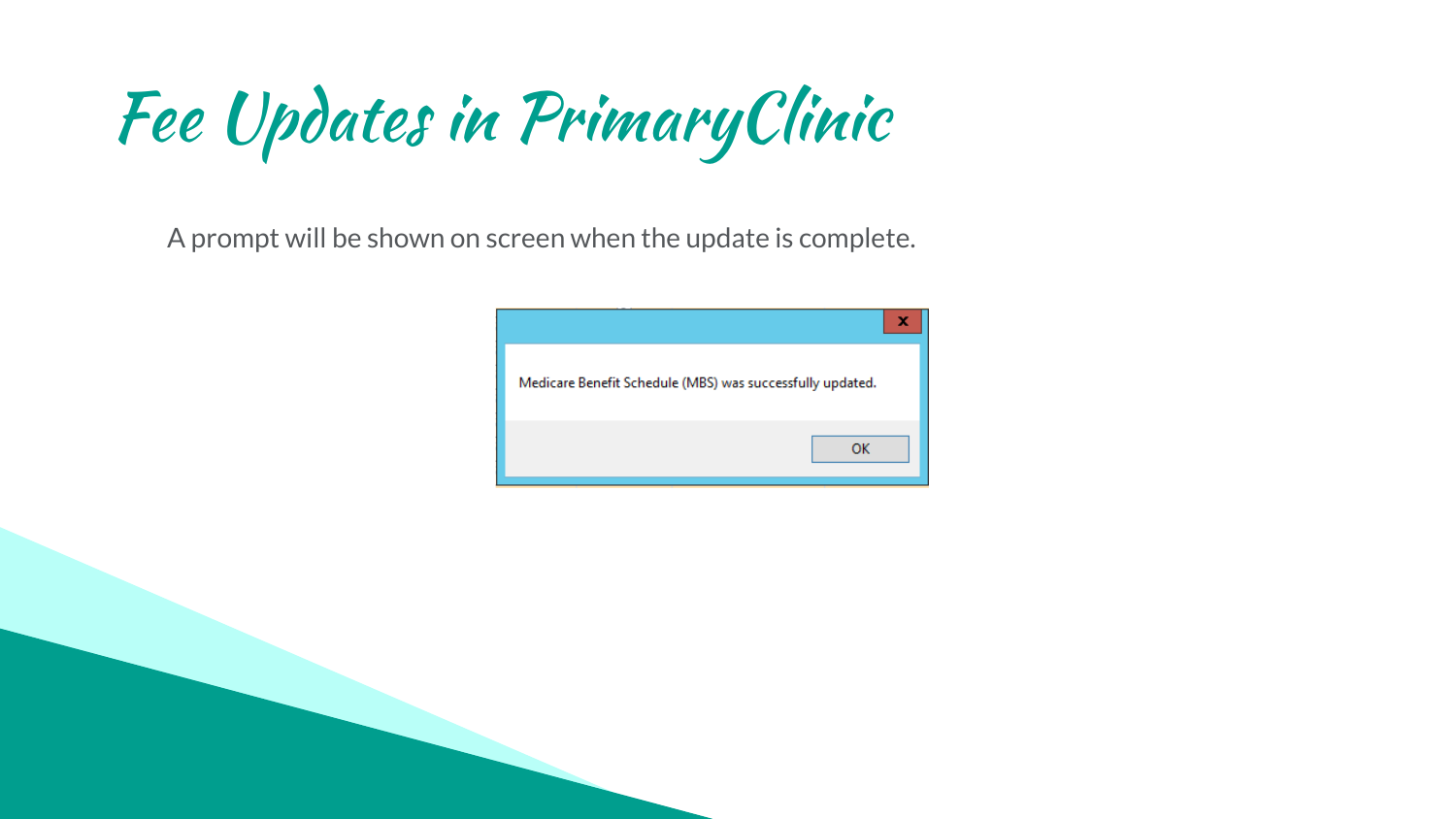Frequently Asked Questions

#### **Can MBS fees update be done within business hours or do I have to wait until everyone logs off?**

It can be done **anytime**, even while other users are still using PrimaryClinic.

#### **Can it be done on any computer/workstation or does it have to be done on the server?**

It can be done on **any computer/workstation**. Once done, PrimaryClinic on other computers need to be closed and refreshed so they see the new fees.

#### **Can the update be done by any user?**

The MBS fees can be updated by the **Admin user** or any users who have been **granted permission** to change PrimaryClinic Practice's fee schedule settings. If unsure, check with your Practice Manager.

#### **How to check if fees have been updated successfully?**

You can **look up the latest MBS fees** for any items online at [http://www.mbsonline.gov.au](http://www.mbsonline.gov.au/), then **compare** them against the fees in your PrimaryClinic software.